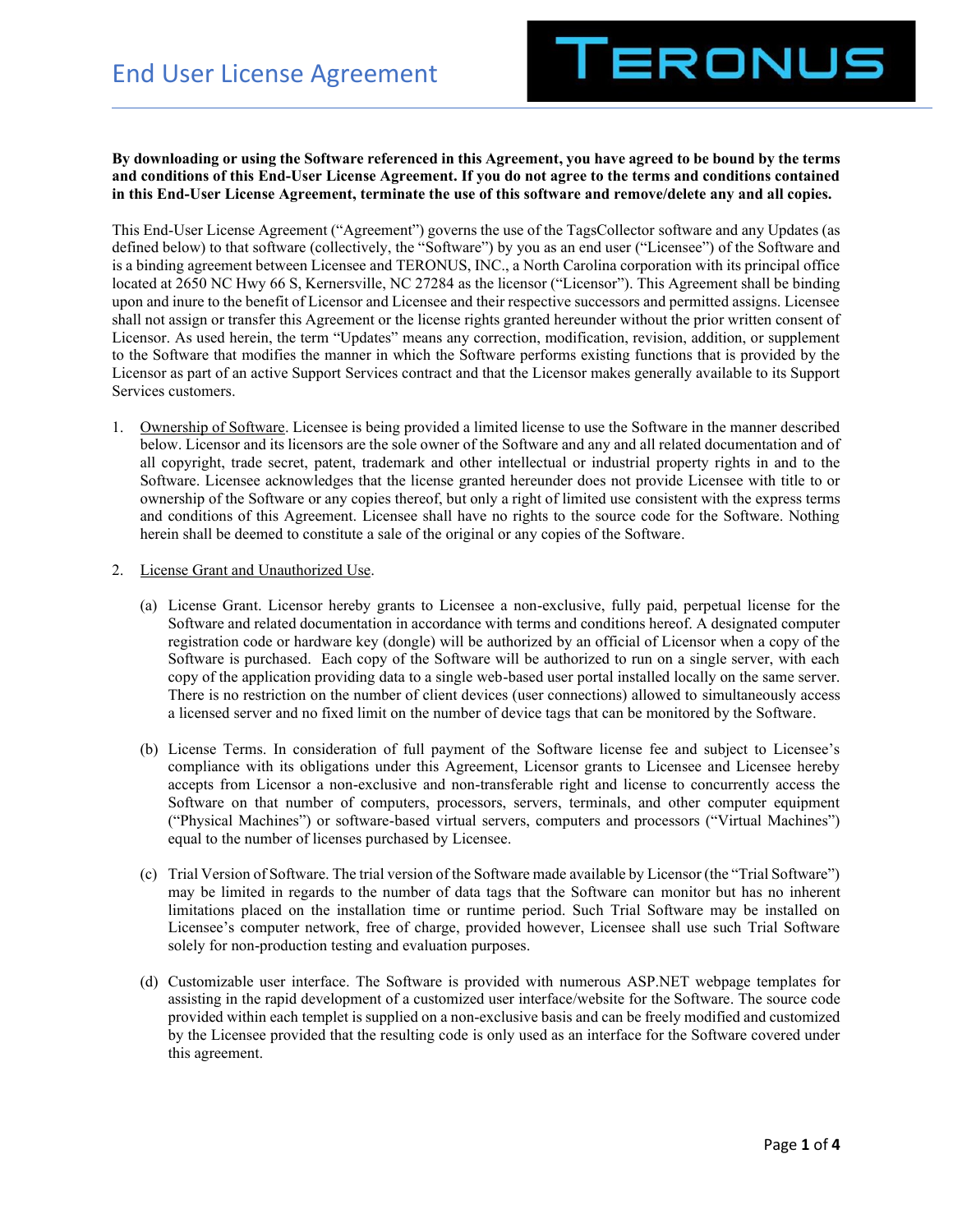(e) Unauthorized Use. Licensee may not: (i) attempt to circumvent any licensing restriction contained in the Software; (ii) sell, assign, loan, rent, lease, sublease, sublicense, transfer, translate, modify, alter, adapt, decompile, or disassemble the Software, modify or create derivative works based on the Software or otherwise reverse engineer the Software; (iii) remove, alter, cover or obfuscate any copyright, trade secret, patent, trademark, logo, proprietary and/or other legal notice placed on or displayed by the Software and its documentation, whether in machine language or human readable form; or (iv) copy or otherwise reproduce the Software in whole or in part.

## **Failure to comply with this Section 2 or using the Software in any way except as expressly authorized herein will result in an immediate and automatic termination of Licensee's license and will make available to Licensor all other legal and equitable remedies.**

- 3. Support Services. Licensor is not obligated to provide any support services for the Software under this EULA. Licensee has no rights to any updates, upgrades or enhancements to the Software unless purchased under a separate software support service agreement.
- 4. Third Party Software. The software licensed hereunder may include certain third-party software products ("Third Party Software") which require additional notices, disclaimers, and/or terms and conditions. Such additional Third-Party Software notices, disclaimers and/or terms and conditions are included in the product installation folder and, to the extent applicable, are hereby made a part of and are incorporated by reference into this Agreement. By accepting this Agreement, Licensee is also accepting applicable notices, disclaimers, terms and conditions, if any, set forth therein.
- 5. Limited Warranty. Licensor warrants that during the "Warranty Period," the Software shall substantially conform to the product documentation. The Warranty Period for perpetual licenses is a period 90 days from the date of initial shipment of the Software and for subscription license is the same as the term of the subscription.

Licensor's entire liability and Licensee's exclusive remedy for any breach by Licensor of the warranty above shall be, at Licensor's sole discretion, either to (a) replace the applicable Software, or (b) use diligent efforts to repair the Software or (c) refund the applicable prepaid license fees. Notice of the error must be received by Licensor within the Warranty Period.

EXCEPT AS EXPRESSLY STATED IN THIS SECTION, LICENSOR DISCLAIMS (AND LICENSEE WAIVES) ANY AND ALL OTHER WARRANTIES, EXPRESS OR IMPLIED, WRITTEN OR ORAL, INCLUDING, BUT NOT LIMITED TO, WARRANTIES OF MERCHANTABILITY, NON-INFRINGEMENT, TITLE AND FITNESS FOR A PARTICULAR PURPOSE, SATISFACTORY QUALITY, FOR THE SOFTWARE AND ALL CHANNEL SALES PROGRAM WRITTEN MATERIALS AND/OR ANY WARRANTY THAT LICENSEE WILL ACHIEVE ANY PARTICULAR RETURN ON INVESTMENT. LICENSEE IS SOLELY RESPONSIBLE FOR ANY RESULTS OBTAINED FROM USING THE SOFTWARE, INCLUDING THE ADEQUACY OF INDEPENDENT TESTING OF RELIABILIY, SECURITY AND ACCURACY OF ANY ITEM DESIGNED USING SOFTWARE. LICENSOR DOES NOT WARRANT THAT THE OPERATION OR OTHER USE OF THE SOFTWARE WILL BE UNINTERRUPTED OR ERROR FREE OR WILL NOT CAUSE DAMAGE OR DISRUPTION TO LICENSEE'S DATA, COMPUTERS, OR NETWORKS.

The warranty provisions above state the entire liability of Licensor, its subsidiaries and affiliates, and each of their respective directors, officers, employees or agents, with respect to the Software and Support Services, including (without limitation) any liability for breach of warranty.

The software may be used to access and transfer information over the internet or be used in connection with hardware and other products that are connected to the internet. Licensee acknowledges and agrees that Licensor and its licensors do not operate or control the internet and that: (i) viruses, worms, trojan horses, or other undesirable data or software; or (ii) unauthorized users (e.g., hackers) may attempt to obtain access to and damage your data, web-sites, computers, or networks. Licensor and its licensors will not be responsible for those activities.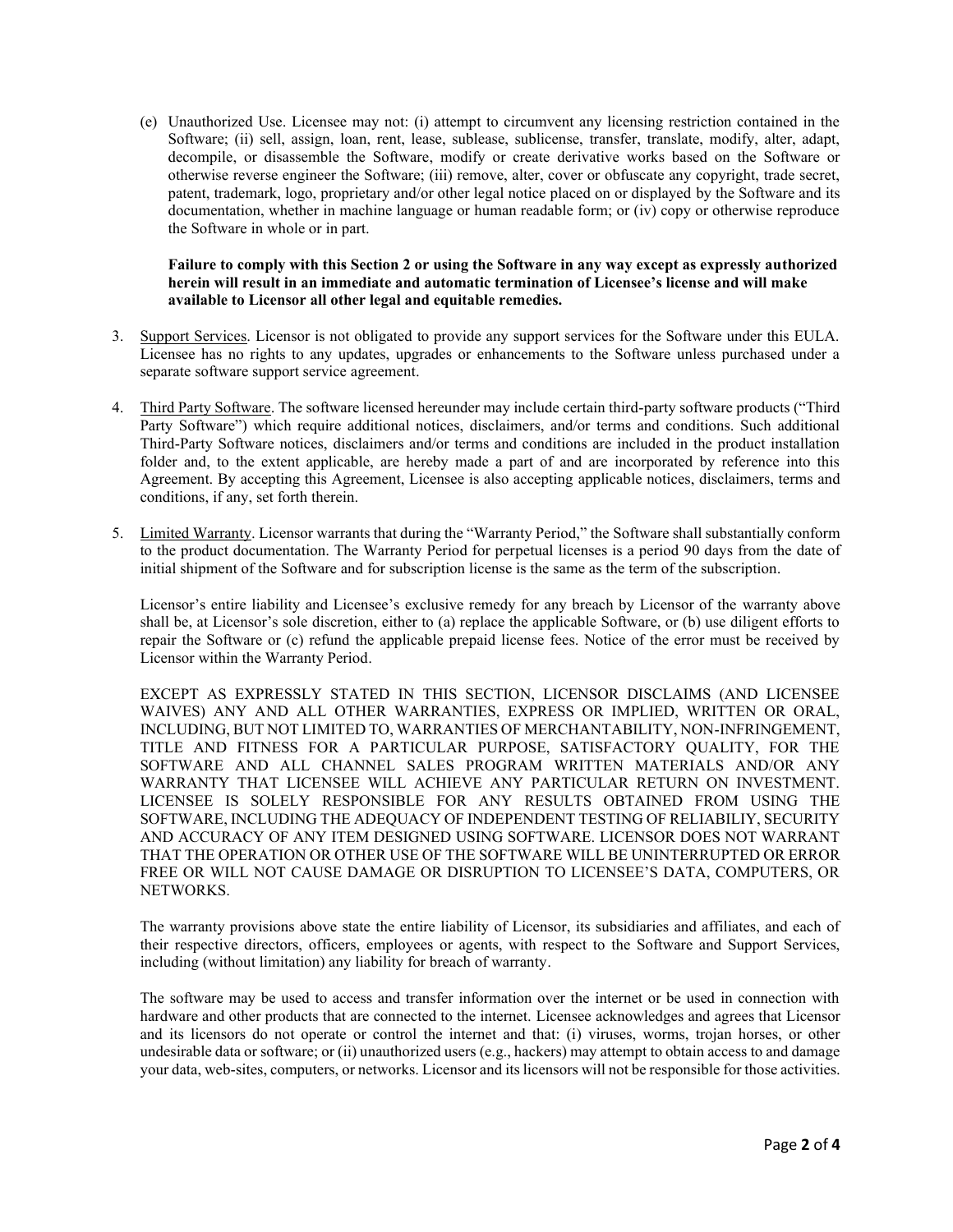- 6. High Risk Use. Licensee understands and agrees that the software licensed hereunder is not fault-tolerant and is not designed, manufactured or intended for use in hazardous environments or life safety systems requiring failsafe performance in which the failure of the Software could lead to death, personal injury, or severe physical or environmental damage ("High Risk Activities"). Licensee shall indemnify Licensor and its licensors from all losses, claims, damages, costs, attorneys' fees and other expenses relating to such High-Risk Activities.
- 7. Limitation of Liability. LICENSEE UNDERSTANDS AND AGREES THAT LICENSOR'S CUMULATIVE LIABILITY TO LICENSEE FOR ANY AND ALL LOSSES, CLAIMS, SUITS, CONTROVERSIES, BREACHES AND/OR DAMAGES ARISING OUT OF OR RELATED TO THIS AGREEMENT AND/OR THE SOFTWARE, REGARDLESS OF THE FORM OF ACTION OR LEGAL THEORY, SHALL BE LIMITED TO (I) FOR LICENSES PURCHASED ON A PERPETUAL BASIS, THE FEES PAID BY LICENSEE FOR THE SOFTWARE OR SUPPORT SERVICES THAT GAVE RISE TO THE CLAIM, AND (II) FOR LICENSES PURCHASED ON A TEAM OR IMMEDIATELY PRECEDING THE EVENT GIVING RISE TO DAMAGES. IN NO EVENT SHALL LICENSOR AND ITS AFFILIATES, RESELLERS, DISTRIBUTORS AND LICENSORS OR ANY OF THEIR RESPECTIVE DIRECTORS, OFFICERS, EMPLOYEES OR AGENTS BE LIABLE FOR ANY INDIRECT, CONSEQUENTIAL, PUNITIVE, INCIDENTAL OR SIMILAR DAMAGES OF ANY KIND WHATSOEVER, INCLUDING WITHOUT LIMITATION, DAMAGES FOR LOSS OF BUSINESS PROFITS, BUSINESS INTERRUPTIONS, LOSS OF BUSINESS DATA, LOSS OF USE DAMAGES, LOSS OF GOODWILL, LOSS OF BUSINESS OPPORTUNITY, LOSS OF SALES, LOSS OF REPUTATION OR LOSS OF ANTICIPATED SAVINGS, ANY LOSS OR INACCURACY OF DATA OR BUSINESS INFORMATION OR FAILURE OR INADEQUACY OF ANY INABILITY TO USE THE SOFTWARE, EVEN IF LICENSOR HAS BEEN ADVISED OF, OR OTHERWISE SHOULD HAVE BEEN AWARE OF, THE POSSIBILITY OF SUCH DAMAGES, AND REGARDLESS OF THE LEGAL THEORY OR BASIS FOR SUCH A CLAIM. SOME JURISDICTIONS DO NOT ALLOW DISCLAIMERS OF IMPLIED WARRANTIES OR LIMITATIONS ON LIABILITY, SO THESE LIMITATIONS MAY NOT APPLY TO LICENSEE.
- 8. Support and Maintenance. Licensor and/or its authorized subcontractors shall provide Support Services in accordance with these terms for a time period of one year or for such other period specified in Licensee's order for Support Services.
- 9. Modifications to Application. Licensor reserves the right to modify, suspend or discontinue, temporarily or permanently, support for the Application or any service to which it connects, with or without notice and without liability to Licensee.
- 10. Product Suggestions. If Licensee, in its sole discretion, provides any product suggestion, feedback for additions, changes, or improvements to the software, then Licensor will exclusively own all right, title, and interest in and to such suggestions. Licensor will be entitled to use such suggestions in products, development tools, or services, without restriction or compensation to Licensee. Licensee hereby assigns all right, title and interest in and to the product suggestions to Licensor.
- 11. Term and Termination. Upon termination of this Agreement or the license granted hereunder, Licensee will cease using the Software, will delete the Software, including the License File(s), from its computer and will either return to Licensor or destroy the Software, including the License File(s), Documentation, packaging and all copies thereof. If Licensee elects to destroy the Software then Licensee will certify in writing to Licensor the destruction of the Software. Termination of this Agreement and return or destruction of the Software will not limit either party from pursuing other remedies available to it, including injunctive relief, nor will such termination relieve Licensee's obligation to pay all fees and expenses that have accrued or are otherwise owed by Licensee under this Agreement, any Order Form, and/or any purchase order from Licensee which has been received and accepted by Licensor.
- 12. Severability. If a court of competent jurisdiction finds any provision of this Agreement invalid or unenforceable, that provision of the Agreement will be amended to achieve as nearly as possible the intent of the parties, and the remainder of this Agreement will remain in full force and effect. The waiver by either party of a breach of any provision of this Agreement in one instance shall not operate or be construed as a waiver of any subsequent breach of the same provision or any other provision of this Agreement.